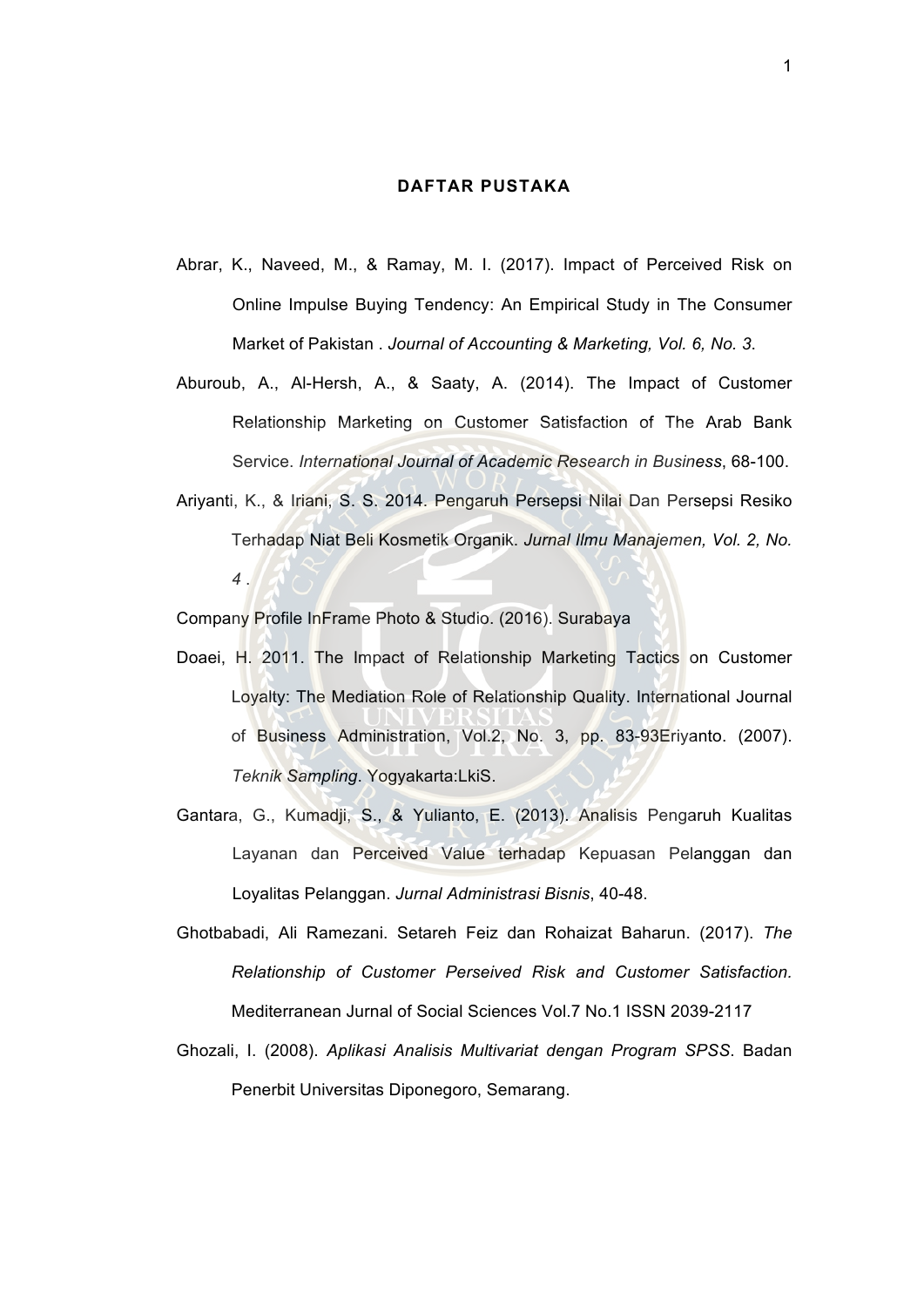- Heryanto, H. (2011). Effect of Marketing Strategy on Customer Loyalty Bajapuik Savings at PT. BPR Berok Gunung Pangilun Padang. *International Journal of Lean Thinking*, *1*(1), 59-87.
- Husnain, Mudassir dan M. Waheed Akhtar. (2015). *Relationship Marketing and Customer Loyalty: Evidence from Banking Sector in Pakistan.* Global Journal of Management and Business Research: E Marketing. Vol.15 ISSN 0975-5853
- Javed, Farheen. Sadia Cheema. (2017). *Customer Satisfaction and Customer Perceived Value and Impact on Customer Loyalty: The Mediational Role Of Customer Relationship Management.* Journal of Internet Banking and Commerce JIBC Vol.22 No.S8
- Johnson, M. S., Sivadas, E., & Garbarino, E. (2008). Customer satisfaction, perceived risk and affective commitment: an investigation of directions of influence. *Journal of Services Marketing*, 22/5 (2008) 353–362.
- Juliandi, Azuar. Irfan dan S. Manurung. (2014). *Metodologi Penelitian Bisnis Konsep dan Aplikasi.* Medan: UMSU PRESS. https://books.google.co.id/books?id=0X-

rBAAAQBAJ&pg=PA59&dq=Tabel+Krejcie+dan+Morgan&hl=en&sa=X&v ed=0ahUKEwiNytmDkMPbAhUMcCsKHe6eBfMQ6AEIOTAC#v=onepage &q=Tabel%20Krejcie%20dan%20Morgan&f=false

- Kaligis, W. (2016). Pengaruh Perceived Risk terhadap Customer Loyalty Melalui Switching Cost. *Jurnal Manajemen dan Pemasaran Jasa*, 221-238.
- Kipu, Mita Sandri. (2013). *Pemasaran Relasional Dan Kualitas Layanan Pengaruhnya Terhadap Loyalitas Pelanggan Di Matahari Department Store Manado.* Jurnal EMBA Vol.1 No.3 Hal.357-364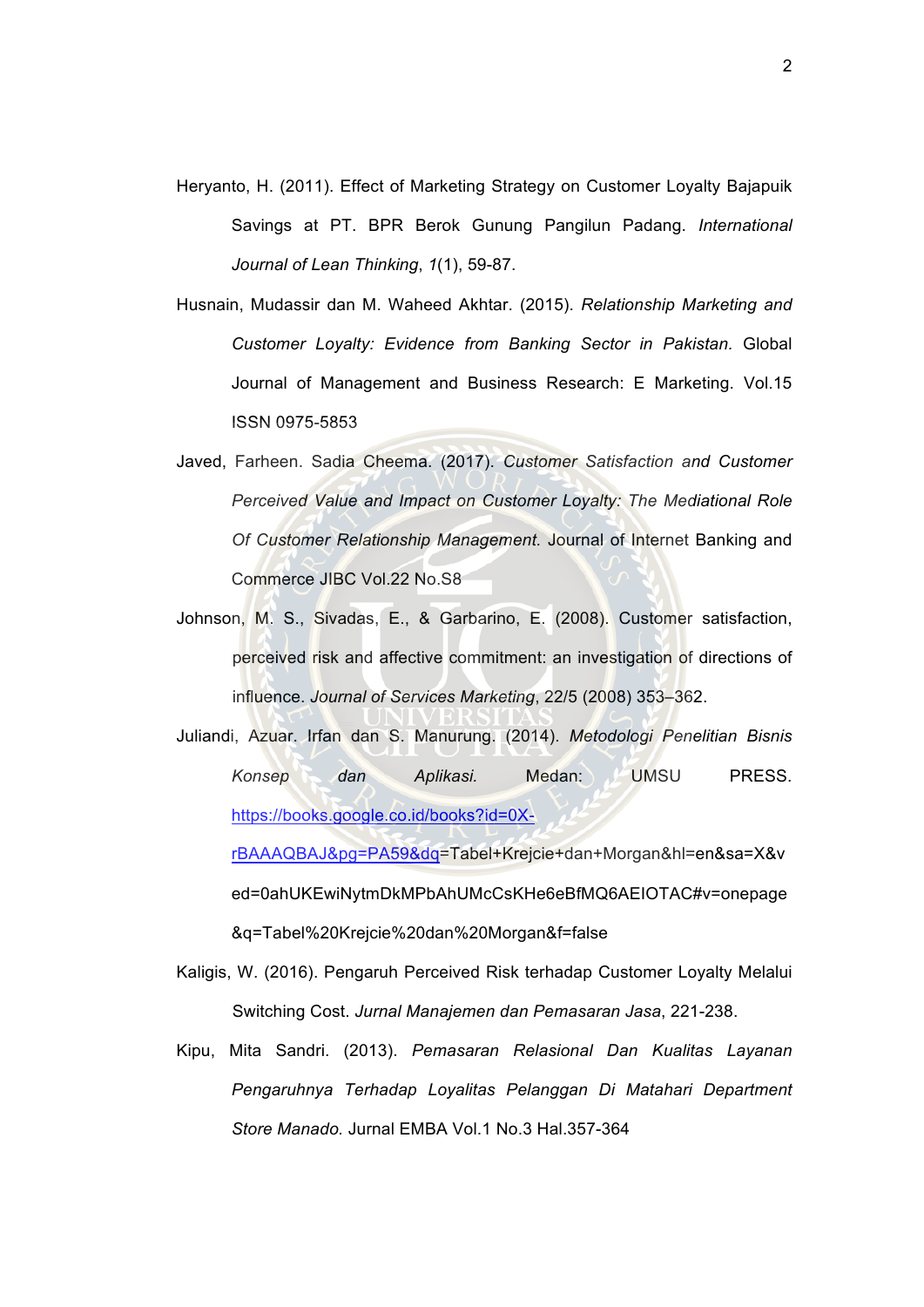- Kotler, P., & Keller, K. L. (2012). *Manajemen pemasaran, Edisi Ketiga Belas Jilid 1*. Jakarta: Penerbit Erlangga.
- Kurniati, R., Suharyono, Hamid, D., & Arifin, Z. (2015). The Effect of Customer Relationship Marketing (CRM) and Service Quality to Corporate Image, Value, Customer Satisfaction, and Customer Loyalty. *European Journal of Bussiness and Management*, 107-120.
- Marakanon, L., & Panjakajornsak, V. (2017). Perceived Quality, Perceived Risk and Customer Trust Affecting Customer Loyalty of Environmentally. *Kasetsart Journal of Social Sciences*, 24-30.
- Marlien, R.A. (2015). *Efek Partisipasi Pelanggan, Nilai-Nilai Perusahaan Dan Nilai-Nilai Kolaborasi Terhadap Nilai Co-Creation Dengan Dimoderasi Sales Person.*
- Mollah, MD Anhar Sharif. (2014). *The Impact of Relationship Marketing On Customer Loyalty At Tesco Plc, UK.* Europen Journal of Business and Managemen. Vol. 6 No.3 ISSN 2222-1905
- Normasari, S., Kumadji, S., & Kusumawati, A. 2013. Pengaruh Kualitas Pelayanan Terhadap Kepuasan Pelanggan, Citra Perusahaan Dan Loyalitas Pelanggan. *Jurnal Administrasi Bisnis (JAB),* Vol. 6, No. 2.
- Rai, A. K., and Medha, S., 2013, The Antecedents of Customer Loyalty: An Empirical Investigation in Life Insurance Context. *Journal of Competitiveness, Vol. 5, Issue 2* , June: 139-163.
- Respati, Rangka. (2013). *Pengaruh Persepsi Resiko Dan Tingkat Kepercayaan Terhadap Loyalitas Merchant Menggunakan Electronic Data Capture (EDC) Di PT. Bahana Sysfo Utama Pekanbaru.*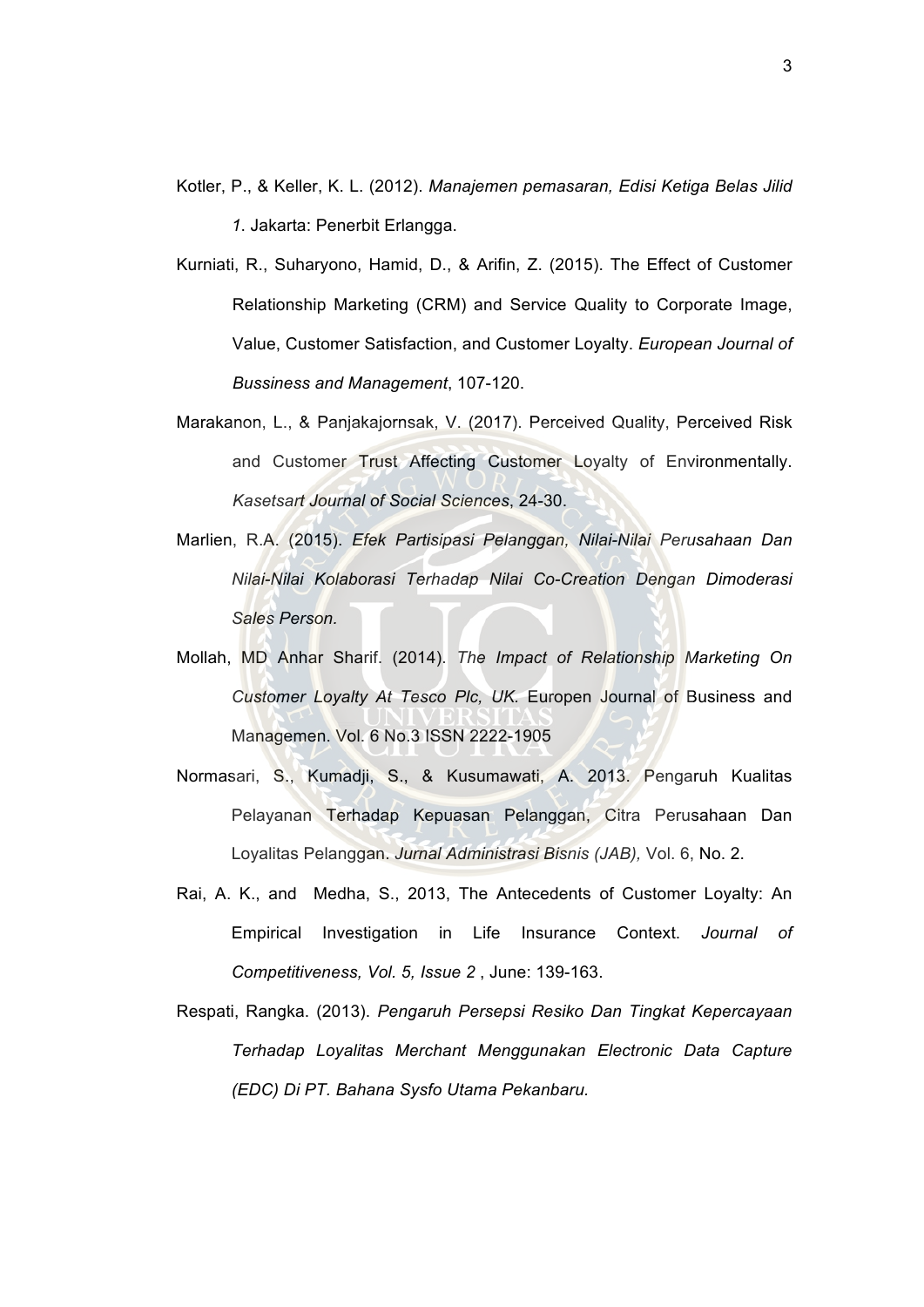Selang, C. A. 2013. Bauran Pemasaran (Marketing Mix) Pengaruhnya Terhadap Loyalitas KOnsumen Pada Fresh Mart Bahu Mall Manado. *Jurnal EMBA,*  Vol. 1, No. 3, 71-80.

Silalahi, U., (2012). *Metode Penelitian Sosial*. Bandung: PT Refika Aditama

- Simonian, M., Forsythe, S., Kwon, W., & Chattaraman, V. (2012). The Role of Product Brand Image and Online Store Image on Perceived Risk and Online Purchase Intentions for Apparel. *Journal of Retailing and Consumer Services* , 325-331.
- Sugiyono. (2012). *Metode Penelitian Kuantitatif, Kualitatif Dan R&D.* Bandung: Alfabeta.
- Sutanto, J. (2008). Pengaruh Service Quality dan Perceived Value terhadap Kepuasan dan Loyalitas Konsumen Apartemen di Kota Surabaya. *Majalah Ekonomi*, 286-301.
- Utama, I. G. 2014. *Pengantar Industri Pariwisata .* Yogyakarta: Deepublish.
- Wasaya, A., Ahmad, S., Malik, M., & Ali, S. (2016). The Antecedents of Customer Loyalty: Insights From A Developing Country. *Journal of Research in Business and Management*, 01-09.
- Wibowo, S. F., & Sarih, I. P. 2014. Pengaruh Persepsi Kualitas Pelayanan Dan Persepsi Nilai Terhadap Kepuasan Pelanggan (Survei Pada Indomaret Palmerah). *Jurnal Riset Manajemen Sains Indonesia (JRMSI), Vol. 5, No. 2*.
- Yamin, R. 2013. Persepsi Nilai, Persepsi Kualitas, Dan Citra Terhadap Kepuasan Konsumen Pada PT Astra International Daihatsu Di Manado. *Jurnal EMBA, Vol. 1, No. 3*, 1231-1240.